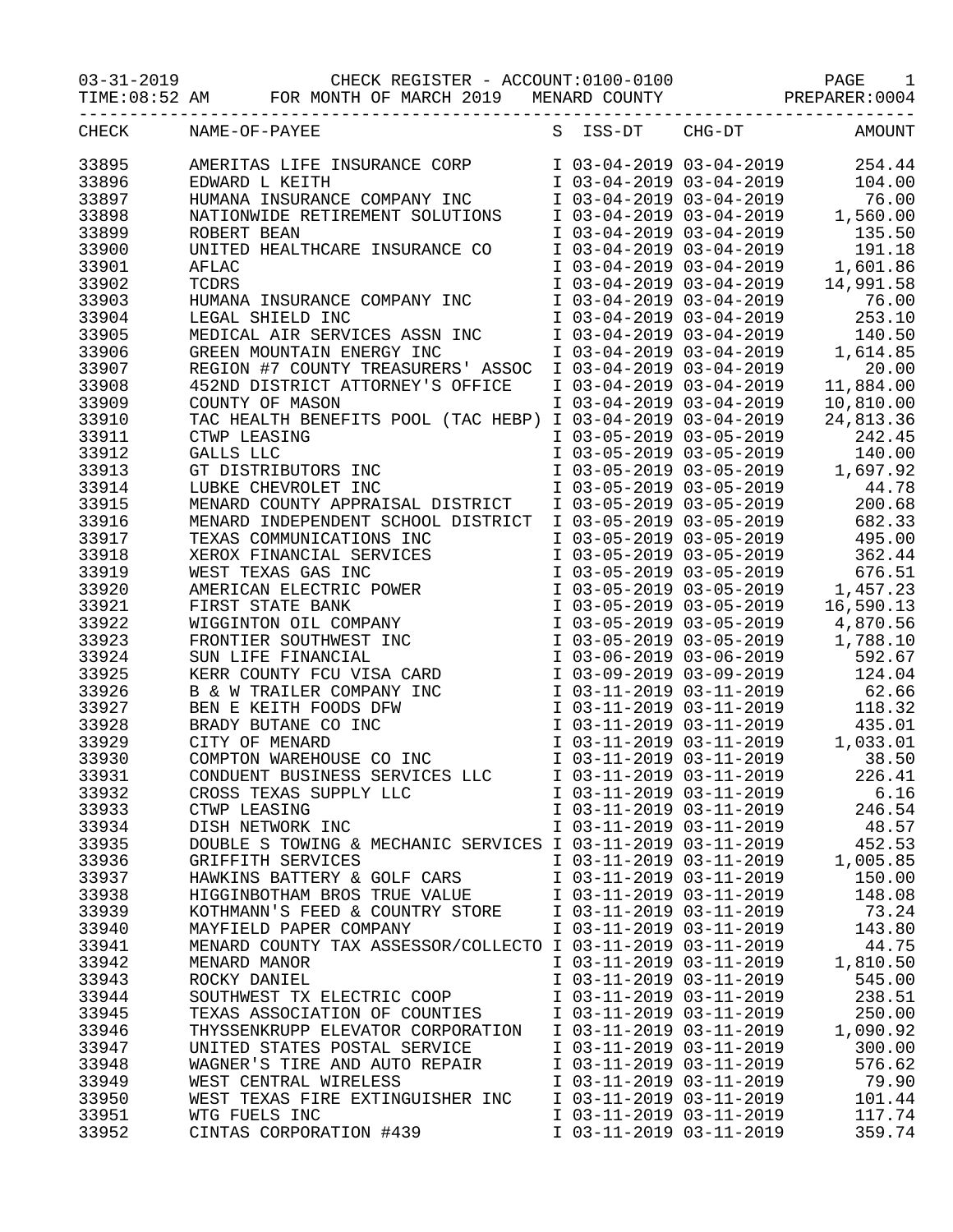03-31-2019 CHECK REGISTER - ACCOUNT:0100-0100 PAGE 2

TIME:08:52 AM FOR MONTH OF MARCH 2019 MENARD COUNTY PREPARER:0004

|       | ---------------------------                                                                                         |                         |                                                                                                                                                                                    |                                                                                                         |
|-------|---------------------------------------------------------------------------------------------------------------------|-------------------------|------------------------------------------------------------------------------------------------------------------------------------------------------------------------------------|---------------------------------------------------------------------------------------------------------|
| CHECK | NAME-OF-PAYEE                                                                                                       | S ISS-DT CHG-DT         |                                                                                                                                                                                    | AMOUNT                                                                                                  |
| 33953 | REPUBLIC SERVICES INC                                                                                               |                         | I 03-11-2019 03-11-2019                                                                                                                                                            | 231.94                                                                                                  |
| 33954 | WEST PUBLISHING CO                                                                                                  |                         | I 03-12-2019 03-12-2019                                                                                                                                                            | 294.25                                                                                                  |
| 33955 | STACY LAWLER                                                                                                        |                         | I 03-12-2019 03-12-2019                                                                                                                                                            | 362.90                                                                                                  |
| 33956 | LISA A BROWN                                                                                                        |                         | $I$ 03-12-2019 03-12-2019                                                                                                                                                          | 355.61                                                                                                  |
| 33957 | WAGNER'S TIRE AND AUTO REPAIR                                                                                       |                         |                                                                                                                                                                                    | 1,293.72                                                                                                |
| 33958 |                                                                                                                     |                         | $\begin{array}{cccccc} & -2 & -2019 & 03-12-2019 \\ \text{I} & 03-15-2019 & 03-15-2019 \\ \text{I} & 03-15-2019 & 03-15-2019 \\ \text{I} & 03-15-2019 & 03-15-2019 \\ \end{array}$ | 3,975.75                                                                                                |
| 33959 |                                                                                                                     |                         |                                                                                                                                                                                    | 154.03                                                                                                  |
| 33960 | HEART OF TEXAS FORD INC                                                                                             |                         |                                                                                                                                                                                    | I 03-15-2019 03-15-2019 817.64<br>I 03-15-2019 03-15-2019 1,400.00<br>I 03-15-2019 03-15-2019 20,879.99 |
| 33961 | KERR COUNTY SHERIFF'S OFFICE                                                                                        |                         |                                                                                                                                                                                    |                                                                                                         |
| 33962 | MENARD COUNTY APPRAISAL DISTRICT                                                                                    |                         |                                                                                                                                                                                    |                                                                                                         |
| 33964 | OFFICE DEPOT INC                                                                                                    |                         |                                                                                                                                                                                    | 199.98                                                                                                  |
| 33965 | SINGLETON ASSOCIATES                                                                                                |                         | I 03-15-2019 03-15-2019<br>I 03-15-2019 03-15-2019<br>I 03-15-2019 03-15-2019                                                                                                      | 840.00                                                                                                  |
| 33966 | TEXAS ASSOCIATION OF COUNTIES                                                                                       |                         |                                                                                                                                                                                    | 150.00                                                                                                  |
| 33967 |                                                                                                                     |                         | I 03-15-2019 03-15-2019                                                                                                                                                            | 112.51                                                                                                  |
| 33968 |                                                                                                                     |                         |                                                                                                                                                                                    | 157.50                                                                                                  |
| 33969 | VERIZON BUSINESS<br>WILLIAM K BLACKBURN<br>WOODLEY & DUDLEY, LAWYERS<br>FIRST STATE BANK                            |                         | I 03-15-2019 03-15-2019<br>I 03-15-2019 03-15-2019                                                                                                                                 | 245.00                                                                                                  |
| 33970 |                                                                                                                     |                         | I 03-18-2019 03-18-2019                                                                                                                                                            | 6,464.96                                                                                                |
| 33971 | BLUE CROSS BLUE SHIELD OF TEXAS                                                                                     |                         |                                                                                                                                                                                    | 209.00                                                                                                  |
| 33972 |                                                                                                                     |                         | I 03-18-2019 03-18-2019<br>I 03-18-2019 03-18-2019 2                                                                                                                               | 2,782.50                                                                                                |
| 33973 | CARLA K MILLER<br>FOURTH COURT OF APPEALS                                                                           |                         | I 03-19-2019 03-19-2019                                                                                                                                                            | 85.00                                                                                                   |
| 33974 | VERIZON BUSINESS                                                                                                    |                         | I 03-19-2019 03-19-2019                                                                                                                                                            | 11.95                                                                                                   |
| 33975 | REGIONAL PUBLIC DEFENDER FOR CAPITA I 03-19-2019 03-19-2019                                                         |                         |                                                                                                                                                                                    | 1,000.00                                                                                                |
| 33976 | LOWE'S PAY AND SAVE INC                                                                                             |                         | I 03-19-2019 03-19-2019                                                                                                                                                            | 965.64                                                                                                  |
| 33977 |                                                                                                                     |                         |                                                                                                                                                                                    | 116.72                                                                                                  |
| 33978 | DOUBLE S TOWING & MECHANIC SERVICES I 03-22-2019 03-22-2019<br>HEART OF TEXAS LOCK AND SAFE 1 03-22-2019 03-22-2019 |                         |                                                                                                                                                                                    | 144.00                                                                                                  |
| 33979 | JOHNSON'S DIRT AND ROADWORKS LLC                                                                                    |                         | I 03-22-2019 03-22-2019                                                                                                                                                            | 1,300.32                                                                                                |
| 33980 |                                                                                                                     |                         | I 03-22-2019 03-22-2019                                                                                                                                                            | 55.00                                                                                                   |
| 33981 | JONATHON TYLER GERSTENBERGER<br>PRESIDIO DE SAN SABA RESTORATION                                                    |                         | I 03-22-2019 03-22-2019                                                                                                                                                            | 641.30                                                                                                  |
| 33982 | RONALD WOOD                                                                                                         |                         | I 03-22-2019 03-22-2019                                                                                                                                                            | 230.00                                                                                                  |
| 33983 | US SOAP LLC                                                                                                         |                         |                                                                                                                                                                                    | 38.25                                                                                                   |
| 33984 | COUNTY INFORMATION RESOURCE AGENCY                                                                                  |                         | I 03-22-2019 03-22-2019<br>I 03-22-2019 03-22-2019                                                                                                                                 | 52.00                                                                                                   |
| 33985 | AMERICAN EXPRESS                                                                                                    |                         | I 03-24-2019 03-24-2019                                                                                                                                                            | 143.38                                                                                                  |
| 33986 | AT&T MOBILITY                                                                                                       |                         | I 03-24-2019 03-24-2019                                                                                                                                                            | 179.83                                                                                                  |
| 33987 | CHRISTY EGGLESTON                                                                                                   |                         | I 03-25-2019 03-25-2019                                                                                                                                                            | 499.36                                                                                                  |
| 33988 | FIRST STATE BANK                                                                                                    |                         | I 03-25-2019 03-25-2019                                                                                                                                                            | 9,412.69                                                                                                |
| 33989 |                                                                                                                     |                         | I 03-26-2019 03-26-2019                                                                                                                                                            | 300.00                                                                                                  |
| 33990 | UNITED STATES POSTAL SERVICE<br>AT&T MOBILITY                                                                       |                         | $103-28-2019$ $03-28-2019$                                                                                                                                                         | 251.01                                                                                                  |
| 33991 | FIRST STATE BANK                                                                                                    |                         | I 03-28-2019 03-28-2019                                                                                                                                                            | 6,620.33                                                                                                |
| 33992 | JOHNSON'S DIRT AND ROADWORKS LLC                                                                                    |                         | I 03-28-2019 03-28-2019                                                                                                                                                            | 1,556.55                                                                                                |
| 33993 | FED EX                                                                                                              |                         | I 03-28-2019 03-28-2019                                                                                                                                                            | 12.67                                                                                                   |
| 33994 | TAC WORKERS' COMPENSATION POOL                                                                                      |                         | I 03-29-2019 03-29-2019                                                                                                                                                            | 3,647.00                                                                                                |
| 33995 | CHARLES L MCDONALD                                                                                                  | I 03-29-2019 03-29-2019 |                                                                                                                                                                                    | 340.00                                                                                                  |
|       |                                                                                                                     |                         |                                                                                                                                                                                    |                                                                                                         |